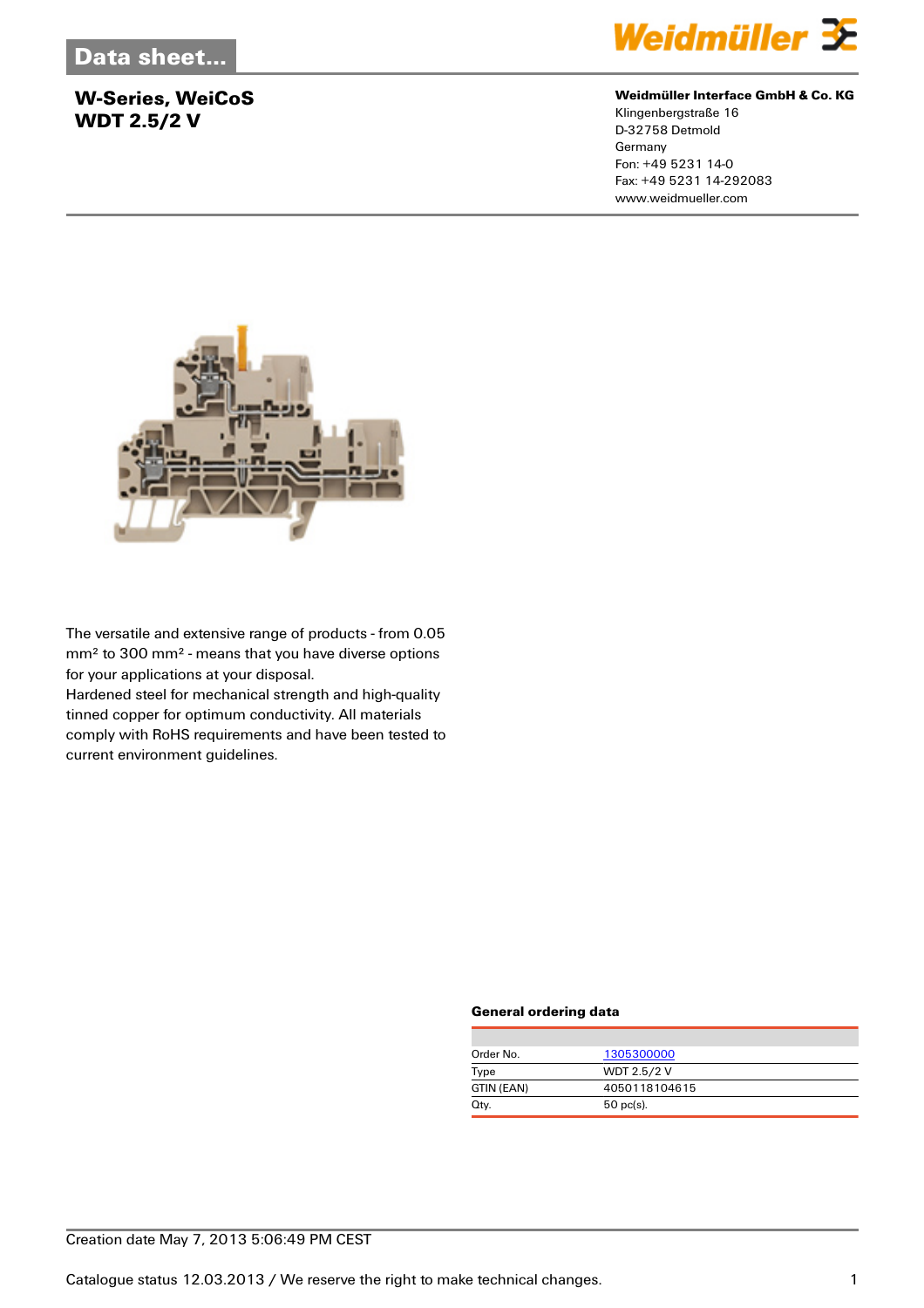### **W-Series, WeiCoS WDT 2.5/2 V**

## **Technical data**



#### **Weidmüller Interface GmbH & Co. KG**

Klingenbergstraße 16 D-32758 Detmold Germany Fon: +49 5231 14-0 Fax: +49 5231 14-292083

| <b>Dimensions and weights</b>                                                                                                                  |                       |                                                                                                                                        |                                                                                                                                                |
|------------------------------------------------------------------------------------------------------------------------------------------------|-----------------------|----------------------------------------------------------------------------------------------------------------------------------------|------------------------------------------------------------------------------------------------------------------------------------------------|
| Net weight                                                                                                                                     | 12.908g               |                                                                                                                                        |                                                                                                                                                |
| Temperatures                                                                                                                                   |                       |                                                                                                                                        |                                                                                                                                                |
|                                                                                                                                                |                       |                                                                                                                                        |                                                                                                                                                |
| Operating temperature                                                                                                                          |                       | Storage temperature                                                                                                                    |                                                                                                                                                |
| Continuous operating temp., min.                                                                                                               | -50 $\degree$ C       | Continuous operating temp., max.                                                                                                       | 120 °C                                                                                                                                         |
| Additional technical data                                                                                                                      |                       |                                                                                                                                        |                                                                                                                                                |
| Open sides                                                                                                                                     | right                 | Version                                                                                                                                | 2 screw connections -<br>2 plug-in connections,<br>Vertically cross-connected,<br>for plug-in cross-connector,<br>One end without<br>connector |
| <b>Clampable wires (rated connection)</b>                                                                                                      |                       |                                                                                                                                        |                                                                                                                                                |
|                                                                                                                                                |                       |                                                                                                                                        |                                                                                                                                                |
| Type of connection                                                                                                                             | Screw connection      | Type of connection 2                                                                                                                   | Plug-in connection                                                                                                                             |
| Stripping length                                                                                                                               | 7 mm                  | <b>Blade</b> size                                                                                                                      | $0.6 \times 3.5$ mm                                                                                                                            |
| <b>Connection direction</b>                                                                                                                    | on side               | Number of connections                                                                                                                  | $\overline{2}$                                                                                                                                 |
| Clamping range, rated connection, min. 0.13 mm <sup>2</sup>                                                                                    |                       | Clamping range, rated connection, max.                                                                                                 | $4 \text{ mm}^2$                                                                                                                               |
| Clamping screw                                                                                                                                 | M 2.5                 | Tightening torque, min.                                                                                                                | 0.4 Nm                                                                                                                                         |
| Tightening torque, max.                                                                                                                        | $0.6$ Nm              | Gauge to IEC 60947-1                                                                                                                   | A4                                                                                                                                             |
| Wire connection cross section, solid                                                                                                           |                       | Wire connection cross section, solid                                                                                                   |                                                                                                                                                |
| core, max. rated connection                                                                                                                    | $0.5$ mm <sup>2</sup> | core max. rated connection                                                                                                             | $4 \text{ mm}^2$                                                                                                                               |
| Wire connection cross section, stranded,                                                                                                       |                       | Wire connection cross section, stranded,                                                                                               |                                                                                                                                                |
| rated connection, min.                                                                                                                         | $1.5 \text{ mm}^2$    | rated connection, max.                                                                                                                 | $4 \text{ mm}^2$                                                                                                                               |
| Wire connection cross section, finely<br>stranded, max.                                                                                        | $4 \text{ mm}^2$      | Wire connection cross-section, finely<br>stranded, min.                                                                                | $0.5$ mm <sup>2</sup>                                                                                                                          |
| Wire connection cross section, finely                                                                                                          |                       | Wire connection cross section, finely                                                                                                  |                                                                                                                                                |
| stranded with wire-end ferrules DIN                                                                                                            |                       | stranded with wire-end ferrules DIN                                                                                                    |                                                                                                                                                |
| 46228/1, rated connection, min.                                                                                                                | $0.5$ mm <sup>2</sup> | 46228/1, rated connection, max.                                                                                                        | $2.5$ mm <sup>2</sup>                                                                                                                          |
| Cross-section for connected conductor,<br>finely stranded with wire-end ferrules<br>and plastic collars DIN 46228/4, rated<br>connection, min. | $0.5$ mm <sup>2</sup> | Wire connection cross-section, finely<br>stranded with wire-end ferrules and<br>plastic collars DIN 46228/4, rated<br>connection, max. | $2.5$ mm <sup>2</sup>                                                                                                                          |
| Wire connection cross section AWG,<br>min.                                                                                                     | <b>AWG 26</b>         | Wire connection cross section AWG,<br>max.                                                                                             | <b>AWG 12</b>                                                                                                                                  |
| <b>Rated data</b>                                                                                                                              |                       |                                                                                                                                        |                                                                                                                                                |
|                                                                                                                                                |                       |                                                                                                                                        |                                                                                                                                                |
| Rated cross-section                                                                                                                            | $2.5$ mm <sup>2</sup> | Rated voltage                                                                                                                          | 400 V                                                                                                                                          |
| Rated impulse withstand voltage                                                                                                                | 6 kV                  | Rated current                                                                                                                          | 24 A                                                                                                                                           |
| Current at maximum wires                                                                                                                       | 27 A                  | Standards                                                                                                                              | IEC 60947-7-1, IEC 61984                                                                                                                       |
| Pollution severity                                                                                                                             | 3                     |                                                                                                                                        |                                                                                                                                                |
| <b>Material data</b>                                                                                                                           |                       |                                                                                                                                        |                                                                                                                                                |
| Material                                                                                                                                       |                       |                                                                                                                                        |                                                                                                                                                |
| UL 94 flammability rating                                                                                                                      | Wemid<br>$V-0$        | Colour                                                                                                                                 | Dark Beige                                                                                                                                     |
|                                                                                                                                                |                       |                                                                                                                                        |                                                                                                                                                |